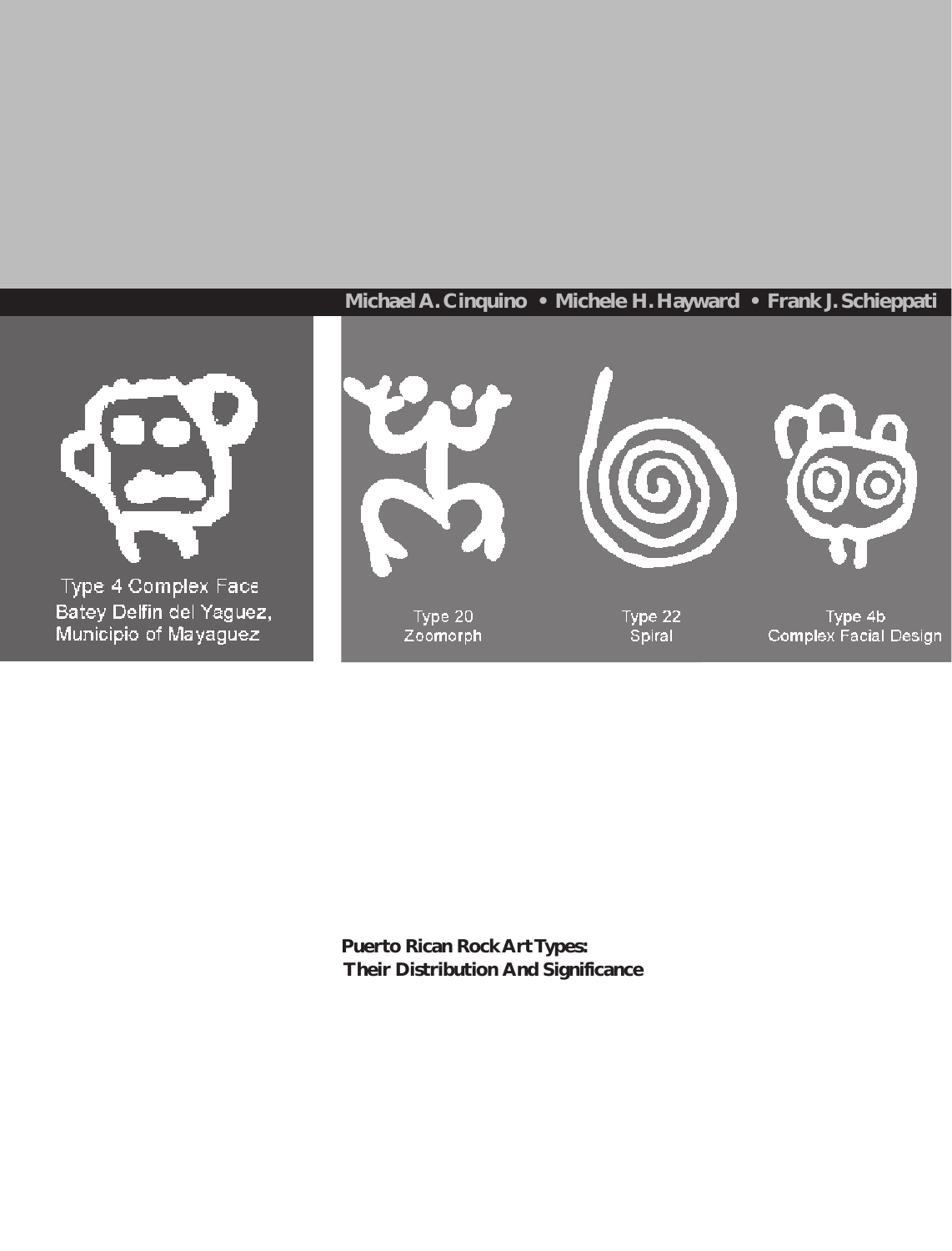# *Abstract*

*Puerto Rican rock art images present a wide range of individual design elements, motifs and locations. The authors have employed the typological approach as a means of organizing this diverse database. The resulting types, ranging from anthropomorphic to geometric designs, represent elemental units of analysis. Exploration of the distributional and associative patterns of the types is intended to provide insights into the relationships of images to the wider religious and socio-political prehistoric contexts of the island.*

#### *Resumen*

*El arte rupestre Puertorriqueño presenta un amplio rango de elementos individuales de diseño, motivos y ubicaciones. Los autores han utilizado el acercamiento tipológico como un medio de organización para esta diversa base de datos. Los tipos resultantes, abarcando desde antropomórfico a diseños geométricos, representan unidades elementales de análisis. La exploración de los patrones de distribución y asociación de los tipos, tiene la intención de proveer un acercamiento a las relaciones de imágenes de un amplio contexto religioso y socio-político de la época prehistórica de la isla.*

#### *Résumé*

*Les images des arts en roches portoricainnes présentment une portée vaste des éléments des dessins individus, motifs, et les emplacements. Les auteurs ont utilisé l'approche typologique pour organiser cette base de donnés diverse. Les résultats sont les types qui s'echelonnent entre les dessins anthropomorphies et géométriques. Et elles répresentent les unités élémentales de l'analyse. L'exploration des motifs distributifs et associatifs de ces types a l'intention de pourvoir défoulement au rapport des images aux plus larges contextes préhistorique religieux et socio-politiques de l'île.*

# **Introduction**

Studies of Puerto Rican rock art have tended to focus on the description and interpretation of the carved and painted images with limited cross-site comparisons (Oliver 1998; Roe et al. 1999). Studies which have had a comparative focus such as those by Frassetto in 1960, Bullen in 1974, and Rodríguez in the early 1990s (1991, 1993) employed differing typological categories to first order the data and then to examine the resulting types. We have argued elsewhere (Hayward and Cinquino 2001) that image classifications need to be updated due to the accumulation of new data on the number, location and variety of design elements.

Our goal in this paper is to examine similarities and differences among the island's rock art sites. We also take as the organizing principle typologically ordered images at each site, where the types are assumed to represent or capture enough of the site's character to be representative. Our initial typology of 26 anthropomorphic, zoomorphic and geometric images (Hayward et al. 2002) for this analysis has been increased to 48 to reflect the diversity in facial/body designs. We employed a simple correlation matrix of paired sites to delineate distributional patterns. As others have pointed out (e.g., Tratebas 1995), statistical procedures can be a critical analytic tool for rock art studies, alone or in combination with manual or intuitive methods.

#### **Database**

Twenty-two sites were selected for comparison. Four sites were documented by one of the authors and the remaining sites by other researchers. Information for the additional sites comes from published sources which contained good quality drawings and descriptions. Classification of these images was made by the authors; in unclear cases, the interpretation of the original author was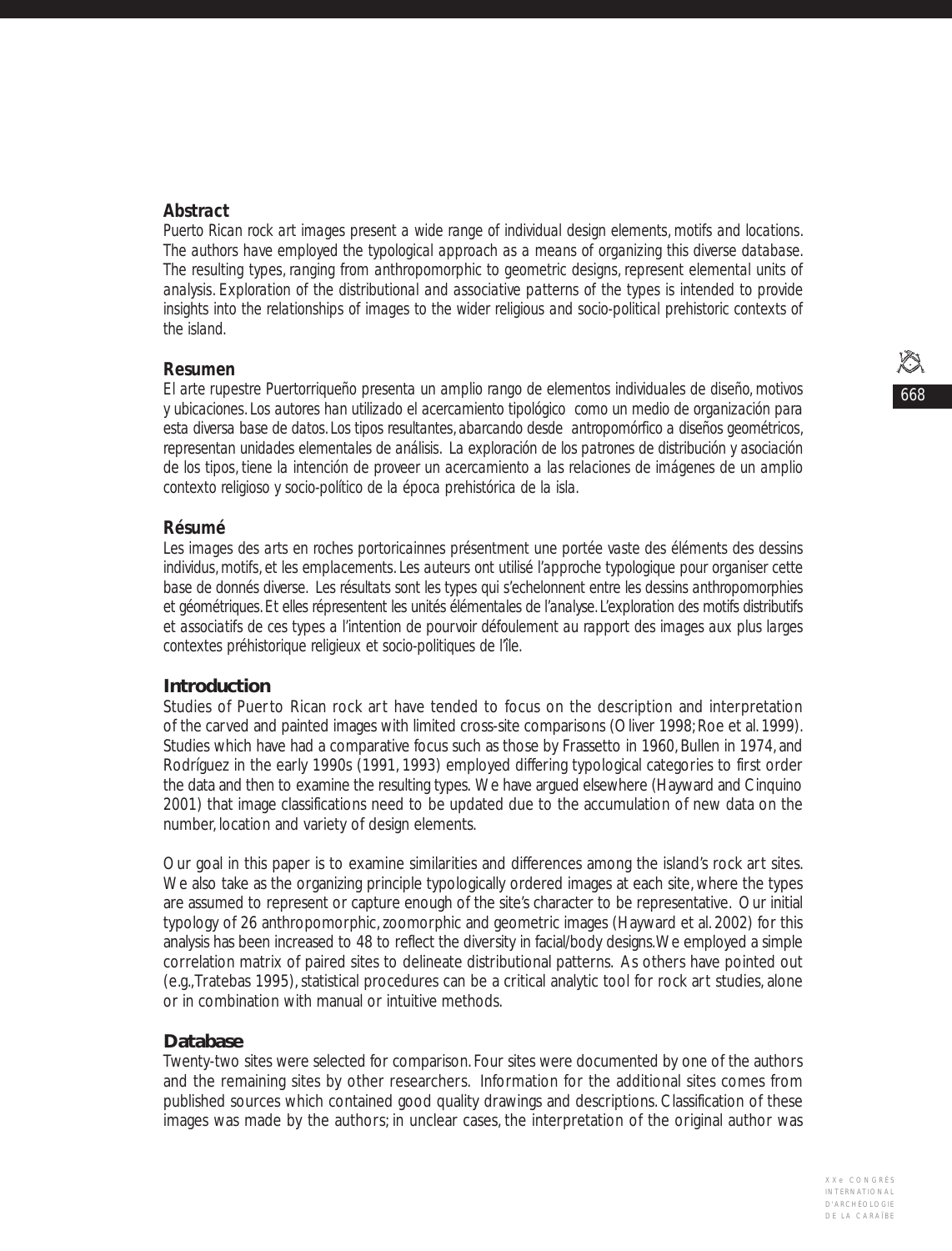normally followed. The sample contains only 15 or 19 percent of the 79 municipios and is not considered representative of this criterion.

The sampling of major rock art island locations improves, as Table 1 indicates, with sites from rivers, caves, ball courts and ocean edges. The number of images and the number of image types per site is given, with the former ranging from 4 to 89 and the latter from 2 to 24. The total number of images is 571, averaging 26 per site.

## **Methods**

To calculate the relationship between the image assemblage or counts by type at each site, we used a simple correlation (r), which measures the linear relationship between two variables. A correlation of +1 indicates a perfect direct relationship between two variables while a value of -1 indicates a perfect inverse relationship. A value of 0 indicates the lack of a linear relationship. r2, expressed as a percentage, is often used as an estimator of goodness-of-fit. An r2 value of 50%, equating to an r=0.7 is, as a rule of thumb, considered to be meaningful.

Since many of the types are absent from the sites, this results in a large number of zero-zero pairs when comparing two sites. The consequence is a positive moderation of r values. Several test runs showed that the effect of the double zero pairs tended to increase the value of r by 0.04 to 0.05. Based on this, we decided to increase our meaningful r value to 0.75 to judge associations among the cave, rock panel, river boulder and ball court locations.

#### **Results**

A portion of the correlation matrix is given in Table 2a. A reordered matrix is presented in Table 2b in a more intuitively-friendly manner. Each column is headed by a site followed by its r value in descending order relative to the other 21 sites.

#### **Interpretation**

We view the results of the correlation matrix as indicating two components of rock art site distribution on Puerto Rico: the unique nature of each location combined with instances of strong positive associations. A simple inspection of the image type distributions at the sample sites, Table 1, belies the distinctive aspect of sites vis-a-vis other locations. For example, Rio Guacio (Figure 1a) contains 10 percent of the image types consisting of 76 percent incomplete faces with only eyes and mouths indicated, 20 percent simple faces with only these elements enclosed to outline facial images, and 2 percent or one each of a more detailed anthropomorphic face and a simple face on a body with arms.

In contrast, La Piedra Escrita exhibits 40 percent of the image types including a wide range of facial designs from incomplete to detailed, along with zoomorphic and the highest number of geometric glyphs at any one site (Figure 1b). The relatively low number of positive site associations suggested by the correlation matrix run and the high number of medium to low r values serves to corrobrate the visible or intuitive impression. This uniqueness aspect of the distributional pattern may be somewhat artificial or overemphasized, since our sample size is small. Some 500 rock art sites on the island have been registered with the expectation that additional sites will present more likenesses or similarities among the locations.

Five positive associations among sites are indicated by r values above 0.75 (see Table 2b). Only two are discussed in this presentation. Rio Guacio, a river boulder petroglyph complex in the central west portion of Puerto Rico, exhibits a strong correlation with Batey el Delfin del Yaguez in the same geographic area and a nearly equal correlation with Las Abejas in the center of the island.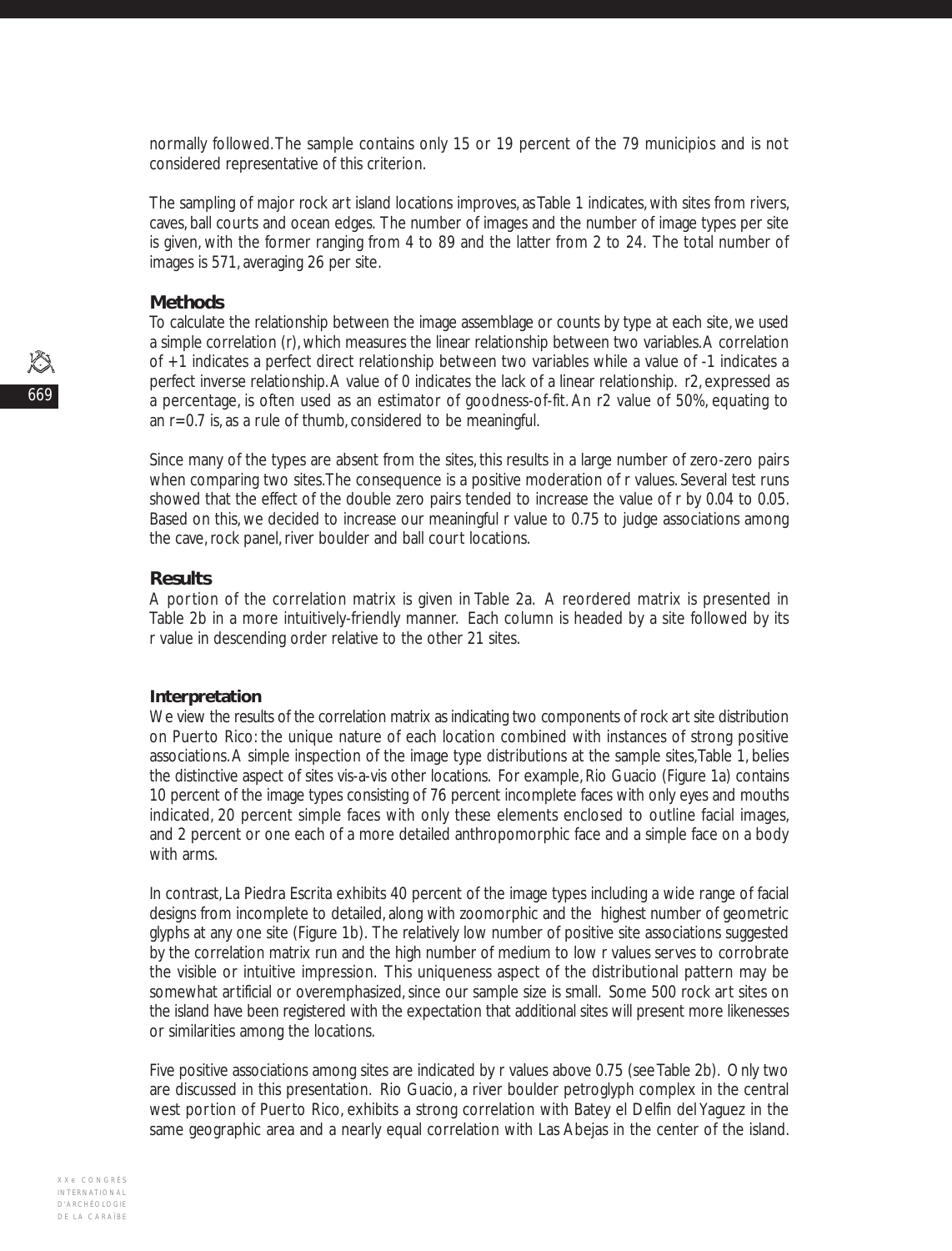Both of the latter represent ball court sites.

A review of the image type distribution and inspection of the petroglyphs suggests the association results from a relatively high frequency of incomplete anthropomorphic faces, other less developed faces, and a low range of image types. The Rio Guacio assemblage (see Figure 1a) contains 76 percent incomplete faces, with the corresponding figures for Las Abejas being 48 percent and Batey del Yaguez 67 percent. Figure 2a illustrates two incomplete faces and a Type 3 simple face from Las Abejas; and a Type 4 complex face and a series of incomplete faces on a rock boulder from Batey Yaguez.

The evidence for a strong similarity among the three sites does not necessarily indicate the reason for the association. Geographic or physical medium do not appear to have played a role, since the assemblages come from different island regions and river versus ball court locations. The function of ball courts is considered to reflect communal village activities and the open, accessible nature of a river suggests the rock art could have been produced for similar events. A temporal component is also possible.

A second strong association involves a grouping of sites which cross-cuts physical media and municipio locations, but is nonetheless concentrated in the southeast portion of the island. La Iglesia, Cuevas de Bina, La Piedra, and Las Planadas are located in the same general area in the municipio of Cayey. The first two sites contain petroglyphs in cave settings, while La Piedra exhibits carved images on an isolated rock panel and those of Las Planadas are associated with a ball court. El Palo's petroglphs are found on a boulder at the river's edge in the municipio of Guayama, and those of Cueva del Indio have been carved into the faces of a very large boulder enclosure in the municipio of Las Piedras.

These sites form a grouping based on a high frequency of Type 3 simple faces, other facial images with or without bodies which are minimally more detailed, and a high overall incidence of anthropomorphic designs. The descending order of Type 3 simple face percentages among the sites is: Cuevas de Bina, 85 percent; La Iglesia, 80 percent; Cueva del Indio, 58 percent; Las Planadas 50, percent; El Palo, 50 percent; and La Piedra, 35 percent. Figure 2b depicts examples of the petroglyphs from each of the sites: interconnected Type 3 simple faces from La Iglesia; a simple face from Cuevas de Bina; a Type 3 simple face and a Type 5a multiple-enclosed face with eyes from El Palo; a complex face on an enclosed body from La Piedra; a similar layout to the La Piedra image from Las Planadas and a series of interconnected simple faces from Cueva del Indio.

In this example, the similarity in design frequencies indicates a particular geographic focus, perhaps execution over a similar period and for a variety of reasons to judge by the cave, river boulder, rock panel and ball court locations.

# **Conclusion**

We consider these distributional patterns provisional. Our assumption regarding the use of a typology to reflect the character of a rock art site appears workable, although changes in or a rethinking of the typology are not ruled out. The sample size is small; the addition of other sites are expected to yield more associations and more complex ones. Inferences as to the resulting patterns relating to geographic, functional or temporal variation are possible when placed in the local cultural context.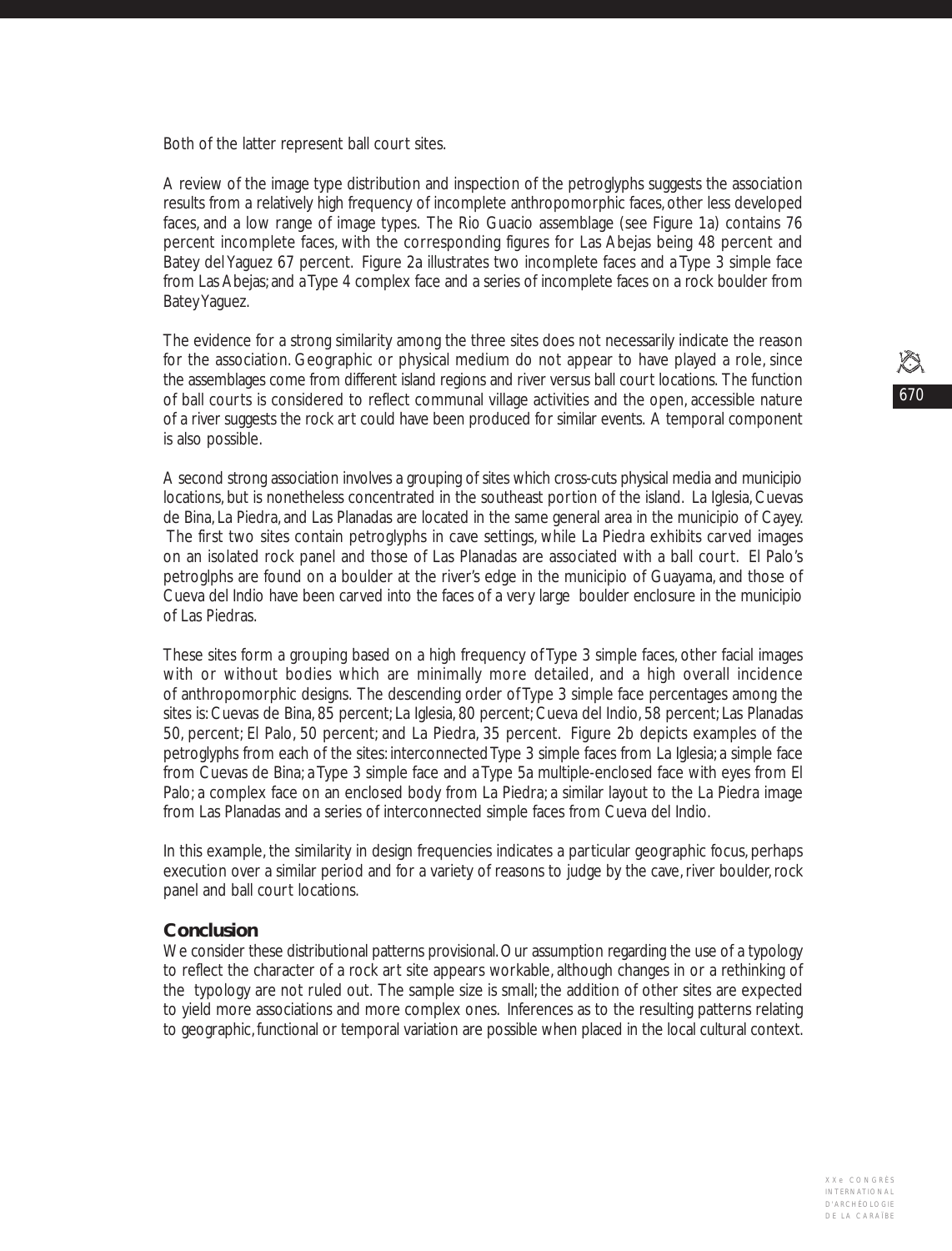# **Sources Cited**

Ayes Suárez, Carlos M.

1989 Las Abejas: A Ceremonial Ball Court from the "Santa Elena" Phase of the Taíno Culture. Type Phase 2 Study. Asomante, Aibonito, Puerto Rico. Ayes: Investigaciones Arqueológicas. Vega Baja, Puerto Rico.

Bullen, Ripley P.

1974 Certain Petroglyphs of the Antilles. Proceedings of the International Congress for the Study of the Pre-Columbian Cultures of the Lesser Antilles 5:94-109. St. Johns, Antigua. Frassetto, Monica Flaherty

1960 A Preliminary Report on Petroglyphs in Puerto Rico. American Antiquity 25(3):381-390. Garrow, Patrick, Charles McNutt, Jr., Guy Weaver, and José Oliver

1995 Iglesia de Maraguez (PO-39): Investigation of a Local Ceremonial Center in the Cerrillos River Valley, Ponce, Puerto Rico. Garrow and Associates, Inc., Atlanta, Georgia. Hayward, Michele H., Marisol J. Meléndez Maíz, and Marlene Ramos Vélez 1992a Informe Preliminar I. Documentación de Tres Sitios de Arte Rupestre: Piedra Escrita, Jayuya; Cueva del Indio, Las Piedras; Quebrada Maracuto, Carolina. Centro de Investigaciones Arqueológicas, Instituto de Cultura Puertorriqueña. San Juan, Puerto Rico.

1992b Informe Final. Documentación del sitio LM-4 de Arte Rupestre: Río Guacio, Las Marias. Centro de Investigaciones Arqueológicas, Instituto de Cultura Puertorriqueña. San Juan, Puerto Rico.

Hayward, Michele H., and Michael A. Cinquino

2001 Puerto Rican Rock Art: Towards a Comprehensive Interpretive Framework. Paper presented at the 66th Annual Meeting of the Society for American Archaeology, New Orleans. Hayward, Michele H., Frank Schieppati, and Michael A. Cinquino

2002 Puerto Rican Rock Art Classification Approaches. Paper presented at the 67th Annual Meeting of the Society for American Archaeology, Denver.

Meighan, Clement, and Lance K. Trask

1994 Rock Art at Roosevelt Roads, Puerto Rico. Manuscript on file in the Cultural Resources Office, U.S. Naval Station, Roosevelt Roads, Ceiba, Puerto Rico.

Oliver, José R.

1998 El centro ceremonial de Caguana, Puerto Rico. BAR International Series 727. British Archaeological Reports, Oxford.

Rivera Fontán, Juan, and Daniel Silva Pagán

1997 Proyecto Arqueológico Bo. Quemado, Mayaguez (Batey Delfín del Yaguez). Ocho Trabajos de Investigación Arqueolóogica en Puerto Rico. Secundo Encuentro de Investigadores, pp. 53-64. División de Arqueología, Instituto de Cultura Puertorriqueña, San Juan, Puerto Rico. Rivera Meléndez, José A.

1996 Apuntes para el Estudio de la Prehistoric de Cayey. M.A. Thesis. Centro de Estudios Avanzados de Puerto Rico y El Caribe. San Juan, Puerto Rico.

Rodríguez Alvarez, Angel

1991 A Preliminary Petroglyph Survey along the Blanco River: Puerto Rico. Proceedings of the International Association for Caribbean Archaeology 13(Part 2):898-926. Curacao, Netherlands Antilles.

1993 A classification scheme for the Puerto Rico petroglyphs. Proceedings of the International Association for Caribbean Archaeology 14:624-636. Barbados.

Rodríguez Miranda, Marisol

1999 Arte Rupestre del Cibuco. In Trabjos de Investigación Arqueolóogica en Puerto Rico. Tercer Encuentro de Investigadores, pp. 35-46. División de Arqueología, Instituto de Cultura Puertorriqueña, San Juan, Puerto Rico

Roe, Peter G.

1991 The petroglyphs of Maisabel: A study in methodology. Proceedings of the International

671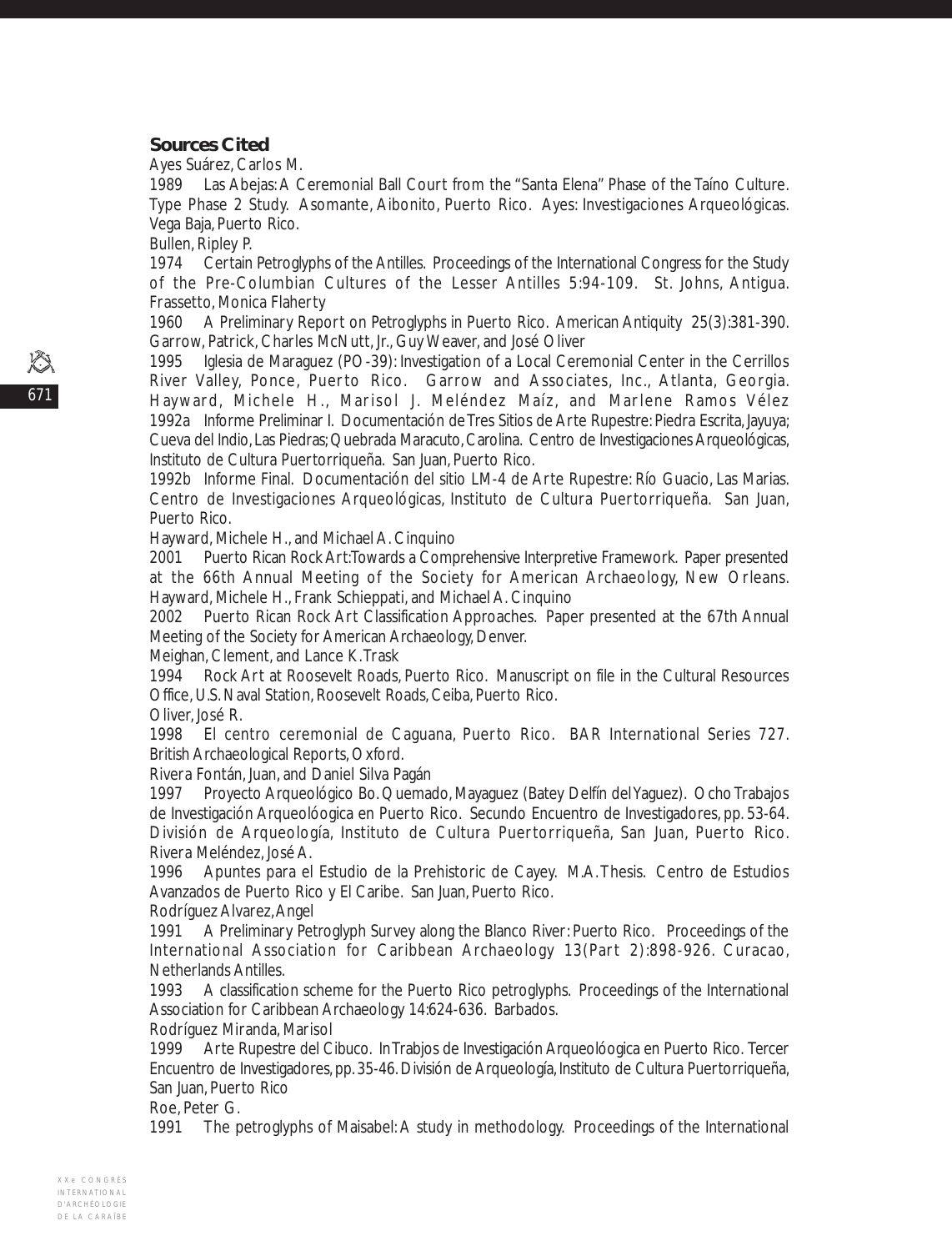Association for Caribbean Archaeology 12:317-370. Cayenne, French Guayana. Roe, Peter G., José Rivera Meléndez

1995 Recent Advances in Recording, Dating and Interpreting Puerto Rican Petroglyphs. Proceedings of the International Association for Caribbean Archaeology 16:444-461. Basse Terre, Guadeloupe. Roe, Peter G., José Rivera Meléndez, James Byerly and Nicole Cornell

1999 The Cueva de la Momia (Comerío, PR) Petroglyphs: A Case Study in Field Technology. Proceedings of the International Association for Caribbean Archaeology 18:311-339. St George Campus, Grenada.

Roe, Peter G., José Rivera Meléndez, and Peter DeScioli

1999 The Cueva de Mora (Comerío, PR) Petroglyphs & Pictographs: A Documentary Project. Proceedings of the International Association for Caribbean Archaeology 17:20-59. Nassau, New Providence, Bahamas.

Tratebas, Alice M.

1995 Using Statistics to Reach Beyond Subjective Analysis of Rock Art Data. Paper presented at the NEWS 95 International Rock Art Congress, Turin, Italy.

Tronolone, Carmine A., and Michael A. Cinquino

1985 Ceiba 3. National Register Nomination Form. Manuscript on file in the Cultural Resources Office, U.S. Naval Station, Roosevelt Roads, Ceiba, Puerto Rico.

| Site Name                                                        | <b>Municipal</b><br><b>Location</b> | <b>Site Type</b>     | No. of<br>Images | No. of<br>Image<br><b>Types</b><br>Present |  |
|------------------------------------------------------------------|-------------------------------------|----------------------|------------------|--------------------------------------------|--|
| Piedra Escrita (Hayward et al. 1992a)                            | Jayuya                              | <b>River Boulder</b> | 89               | 19                                         |  |
| Quebrada Maracuto (Hayward et al. 1992a).                        | Carolina                            | River Boulder        | 31               | 14                                         |  |
| Cueva del Indio (Hayward et al. 1992a).                          | Las Piedras                         | Cave                 | 65               | 10                                         |  |
| Rio Guacio (Hayward et al. 1992a)                                | Las Marias                          | <b>River Boulder</b> | 41               | 5                                          |  |
| Cueva de Mora (Roe et al. 1999)                                  | Comerio                             | Cave                 | 68               | 24                                         |  |
| Maisabel (Roe 1991)                                              | Vega Baja                           | Ocean Edge           | 35               | 14                                         |  |
| Tibes (Oliver 1998)                                              | Ponce                               | Ballcourt            | 11               | 5                                          |  |
| El Bronze (Oliver 1998; Robinson et al. 1985)                    | Ponce                               | Ballcourt            | 11               | 6                                          |  |
| Caguana (Oliver 1998; Roe 1993)                                  | Utuado:                             | Ballcourt            | 26               | 12                                         |  |
| La Iglesia Maraguez (Garrow et al. 1995)                         | Ponce.                              | <b>Ballcourt</b>     | 5.               | $\overline{4}$                             |  |
| El Palo (Roe and Rivera 1995)                                    | Guayam a                            | <b>River Boulder</b> | 24               | $\tau$                                     |  |
| Cibuco CO4 (Rodriguez 1999)                                      | Corozal                             | River Panel          | 21               | 13                                         |  |
| Las Abejas (Ayes 1989).                                          | Aibonito                            | Ballcourt            | 61               | 13                                         |  |
| Batey del Yaquez (Rivera and Silva 1997)                         | Mayaquez                            | <b>Ballcourt</b>     | 12               | $\overline{4}$                             |  |
| La Iglesia (Rivera 1996)                                         | Cayey                               | Cave                 | 5                | $\overline{2}$                             |  |
| Las Cuevas de Bina (Rivera 1996)                                 | Cayey                               | Cave                 | 13               | 3.                                         |  |
| El Cidro (Rivera 1996)                                           | Cayey                               | <b>River Boulder</b> | 9.               | 5.                                         |  |
| La Piedra (Rivera 1996)                                          | Cayey                               | Rock Panel           | 17               | 9                                          |  |
| Las Planadas (Rivera 1996)                                       | Cayey                               | Ballcourt            | 4.               | $3^{\circ}$                                |  |
| Roosevelt Roads 3 (Meighan and Trask<br>1994)                    | Ceiba                               | Ocean Edge           | g.               | $\overline{4}$                             |  |
| Ceiba 3 (Tronolone and Cinquino 1985;<br>Meighan and Trask 1994) | Ceiba                               | Ocean Edge<br>8.     |                  | 6                                          |  |
| Cueva del la Momia (Roe et al. 1999)                             | Comerio                             | Cave                 | 6.               | 3                                          |  |
| <b>Total Number of Images:</b>                                   |                                     |                      | 571              |                                            |  |
| <b>Total Number of Sites:</b>                                    |                                     |                      | 22               |                                            |  |
| Average Number of Images per Site:                               |                                     |                      | 26               |                                            |  |

## Table 1. Site Summary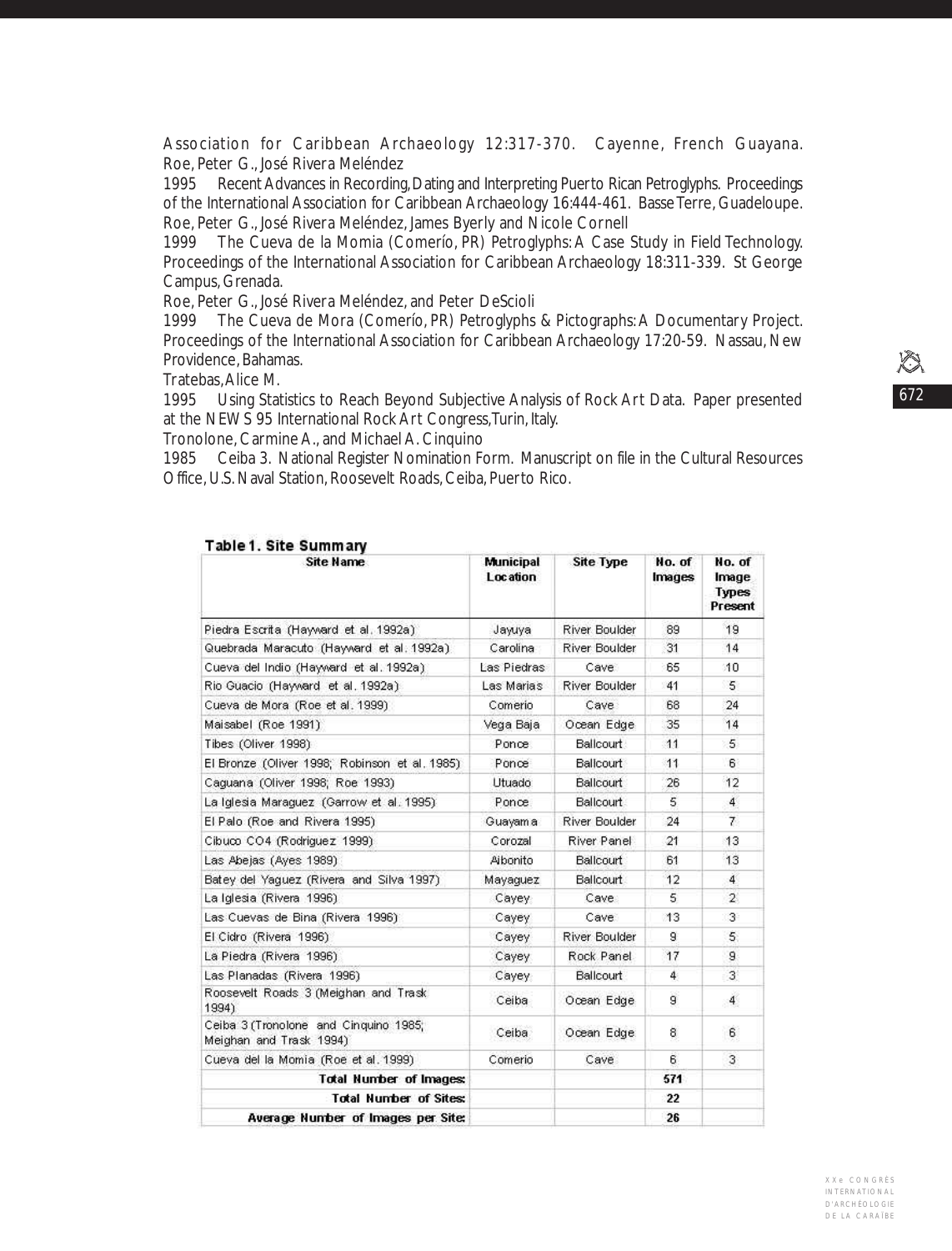# Table 2a. Portion of the Correlation Matrix

| <b>SITE</b>                 | Piedra<br>Escrita | Quebrada<br>Maracuto | Cueva del<br>Indio | Rio Guacio<br>LM4b | Cueva de<br>Mora | Maisabel | Tibes    |
|-----------------------------|-------------------|----------------------|--------------------|--------------------|------------------|----------|----------|
| Maisabel                    | 0.094             | 0.315                | 0.327              | 0.021              | 0.559            | 1.000    |          |
| Tibes                       | 0.084             | 0.190                | 0.130              | $-0.053$           | 0.043            | 0.017    | 1.000    |
| El Bronze                   | 0.352             | 0.530                | 0.682              | 0.108              | 0.722            | 0.231    | 0.225    |
| Caguana                     | 0.106             | 0.213                | 0.208              | $-0.020$           | 0.155            | $-0.032$ | 0.001    |
| La Iglesia Maraguez PO 39   | 0.198             | 0.292                | 0.194              | 0.331              | 0.174            | $-0.059$ | 0.371    |
| El Palo                     | 0.430             | 0.526                | 0.846              | 0.265              | 0.688            | 0.284    | $-0.037$ |
| Cibuco CO 4                 | 0.287             | 0.485                | 0.615              | 0.082              | 0.549            | 0.209    | 0.071    |
| Las Abejas                  | 0.330             | 0.414                | 0.540              | 0.947              | 0.448            | 0.166    | 0.032    |
| Batey del Delfin del Yaquez | 0.125             | 0.151                | 0.081              | 0.923              | 0.086            | 0.003    | $-0.042$ |
| La Iglesia                  | 0.538             | 0.562                | 0.917              | 0.224              | 0.646            | 0.278    | $-0.055$ |
| Las Cuevas de Bina          | 0.448             | 0.579                | 0.943              | 0.230              | 0.683            | 0.297    | 0.018    |
| El Cedro                    | 0.159             | 0.453                | 0.301              | 0.498              | 0.266            | 0.295    | 0.044    |
| La Piedra                   | 0.388             | 0.641                | 0.830              | 0.313              | 0.803            | 0.408    | $-0.054$ |
| Las Planadas                | 0.340             | 0.480                | 0.760              | 0.173              | 0.520            | 0.195    | $-0.075$ |

## Table 2b. Reordered r values for 22 Puerto Rican Rock Art Sites

| <b>CASA dies</b><br><b>SITE</b> | Cueva<br>del Indio | Rio.<br>Guacio<br>LM4b | El Palo | Las<br>Abejas | Batey del<br>Delfin del<br>Yaguez | La<br>Iglesia | Las<br>Cuevas<br>de Bina | La<br>Piedra | Las<br>Planadas |
|---------------------------------|--------------------|------------------------|---------|---------------|-----------------------------------|---------------|--------------------------|--------------|-----------------|
| Cueva del Indio                 | 1.000              |                        |         |               |                                   |               |                          |              |                 |
| Rio Guacio                      | 0.313              | 1.000                  |         |               |                                   |               |                          |              |                 |
| El Palo                         | 0.846              | 0.265                  | 1.000   |               |                                   |               |                          |              |                 |
| Las Abejas                      | 0.540              | 0.947                  | 0.456   | 1.000         |                                   |               |                          |              |                 |
| Batey del Delfin del Yaquez     | 0.081              | 0.923                  | 0.019   | 0.831         | 1.000                             |               |                          |              |                 |
| La Iglesia                      | 0.917              | 0.224                  | 0.879   | 0.439         | $-0.038$                          | 1.000         |                          |              |                 |
| Las Cuevas de Bina              | 0.943              | 0.230                  | 0.902   | 0.446         | $-0.036$                          | 0.961         | 1.000                    |              |                 |
| La Piedra                       | 0.830              | 0.313                  | 0.811   | 0.530         | 0.138                             | 0.799         | 0.819                    | 1.000        |                 |
| Las Planadas                    | 0.760              | 0.173                  | 0.870   | 0.369         | $-0.051$                          | 0.785         | 0.804                    | 0.710        | 1.000           |



Type 1 Incomplete Face

Type 1 Incomplete Face

Type 4 Complex Face

Figure 1a. Examples of petroglyph types from Rio Guacio, Municipio of Las Marias, Puerto Rico.



Figure 1b. Examples of petroglyph types from Piedra Escrita, Municipio of Jayuya, Puerto Rico